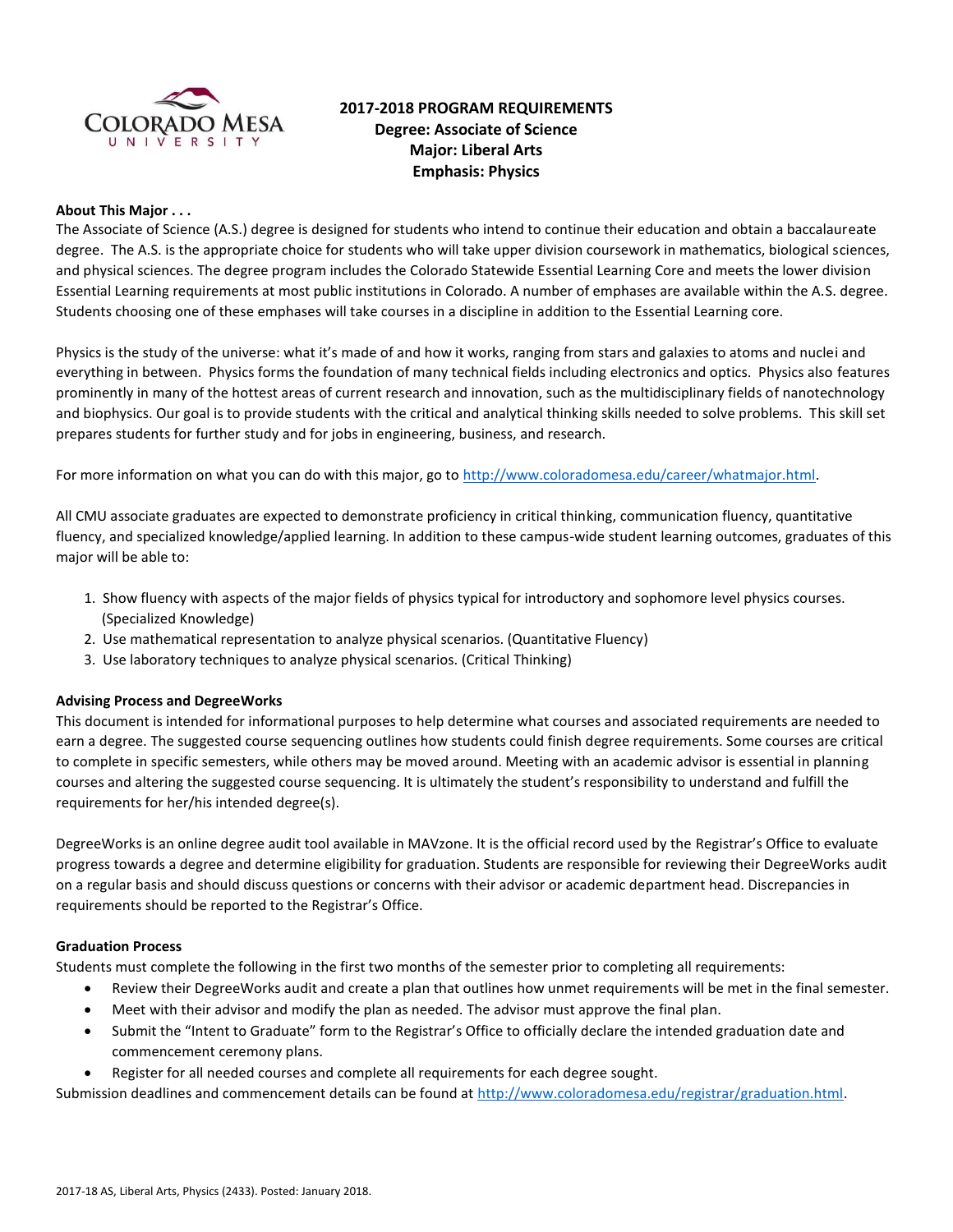### **INSTITUTIONAL DEGREE REQUIREMENTS**

The following institutional degree requirements apply to all CMU Associate of Science (AS) degrees. Specific programs may have different requirements that must be met in addition to institutional requirements.

- 60 semester hours total.
- Students must complete a minimum of 15 of the final 30 semester hours of credit at CMU.
- 2.00 cumulative GPA or higher in all CMU coursework.
- A grade of "C" or higher must be earned in all Essential Learning courses in order to be accepted for transfer under the Colorado Core Transfer Consortium General Education curriculum or gtPathways, Colorado's guaranteed transfer program.
- A course may only be used to fulfill one requirement for each degree/certificate.
- No more than six semester hours of independent study courses can be used toward the degree.
- Non-traditional credit, such as advanced placement, credit by examination, credit for prior learning, cooperative education and internships, cannot exceed 15 semester credit hours for an associate of science degree; A maximum of 6 of the 15 credits may be for cooperative education, internships, and practica.
- Pre-collegiate courses (usually numbered below 100) cannot be used for graduation.
- Capstone exit assessment/projects (e.g., Major Field Achievement Test) requirements are identified under Program-Specific Degree Requirements.
- The Catalog Year determines which program sheet and degree requirements a student must fulfill in order to graduate. Visit with your advisor or academic department to determine which catalog year and program requirements you should follow.
- See "Requirements for Undergraduate Degrees and Certificates" in the catalog for a complete list of graduation requirements.

# **PROGRAM-SPECIFIC DEGREE REQUIREMENTS**

- A grade point average of 2.5 or higher must be earned in the Physics area of emphasis.
- No more than one "D" may be used in completing major requirements.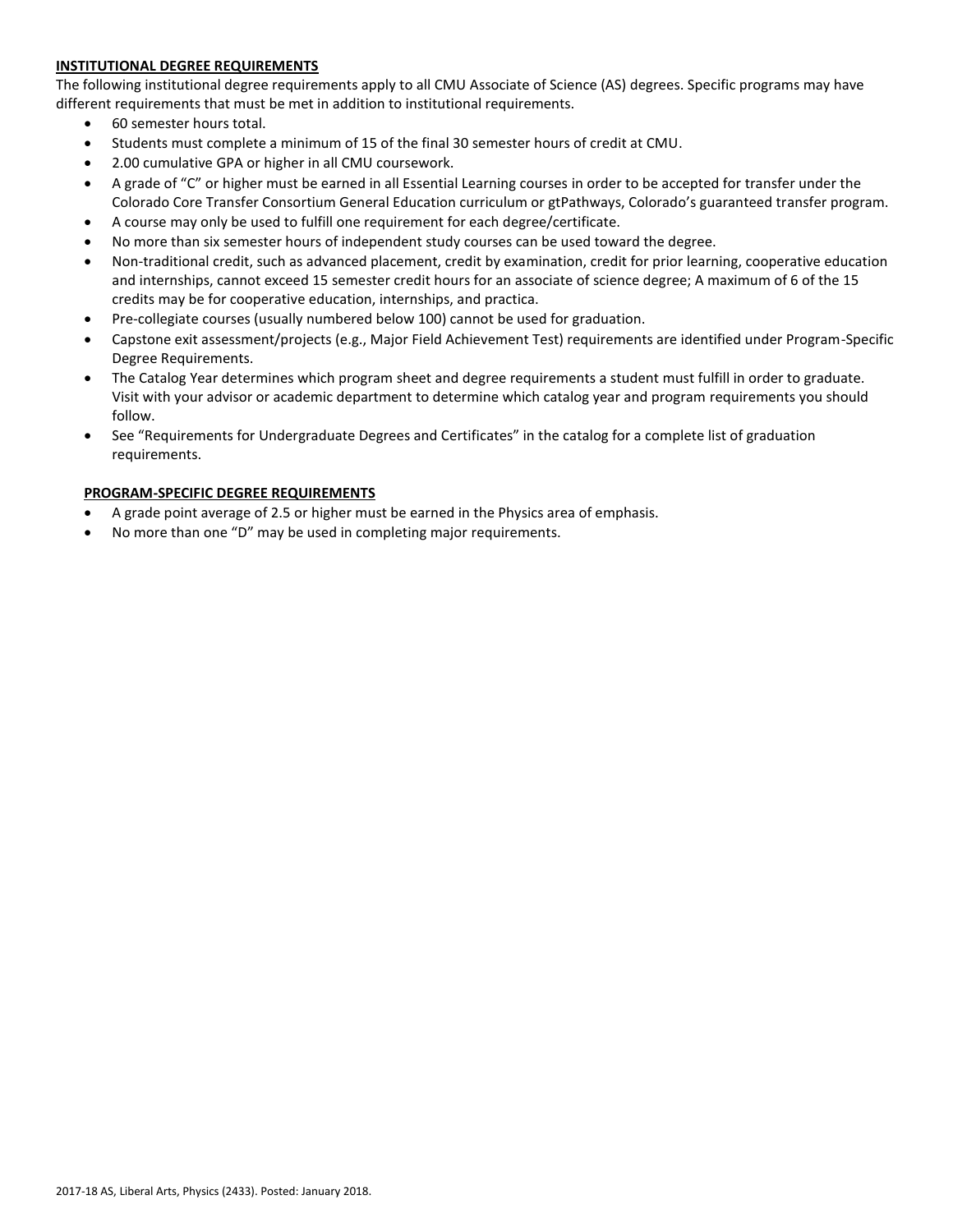#### **ESSENTIAL LEARNING REQUIREMENTS** (31 semester hours)

See the current catalog for a list of courses that fulfill the requirements below. If a course is an Essential Learning option and a requirement for your major, you must use it to fulfill the major requirement and make a different selection for the Essential Learning requirement.

**English** (6 semester hours, must receive a grade of "C" or better and must be completed by the time the student has 60 semester hours.)

- ENGL 111 English Composition (3)
- ENGL 112 English Composition (3)

**Mathematics** (3 semester hours, must receive a grade of "C" or better, must be completed by the time the student has 60 semester hours.)

 $\Box$  MATH 151 – Calculus I (5)

\*3 credits apply to the Essential Learning requirements and 2 credits apply to Physics Specialization courses.

**Humanities** (3 semester hours)

 $\square$  Select one Humanities course (3)

#### **Social and Behavioral Sciences** (6 semester hours)

- $\square$  Select one Social and Behavioral Sciences course (3)
- $\square$  Select one Social and Behavioral Sciences course (3)

**Natural Sciences** (7 semester hours, one course must include a lab)

- $\Box$  Select one Natural Sciences course (3)
- $\square$  Select one Natural Sciences course with a lab (4)

**History** (3 semester hours)

 $\Box$  Select one History course (3)

**Fine Arts** (3 semester hours)

 $\Box$  Select one Fine Arts course (3)

#### **OTHER LOWER-DIVISION REQUIREMENTS**

**Wellness Requirement** (2 semester hours)

- $\Box$  KINE 100 Health and Wellness (1)
- $\Box$  Select one Activity course (1)